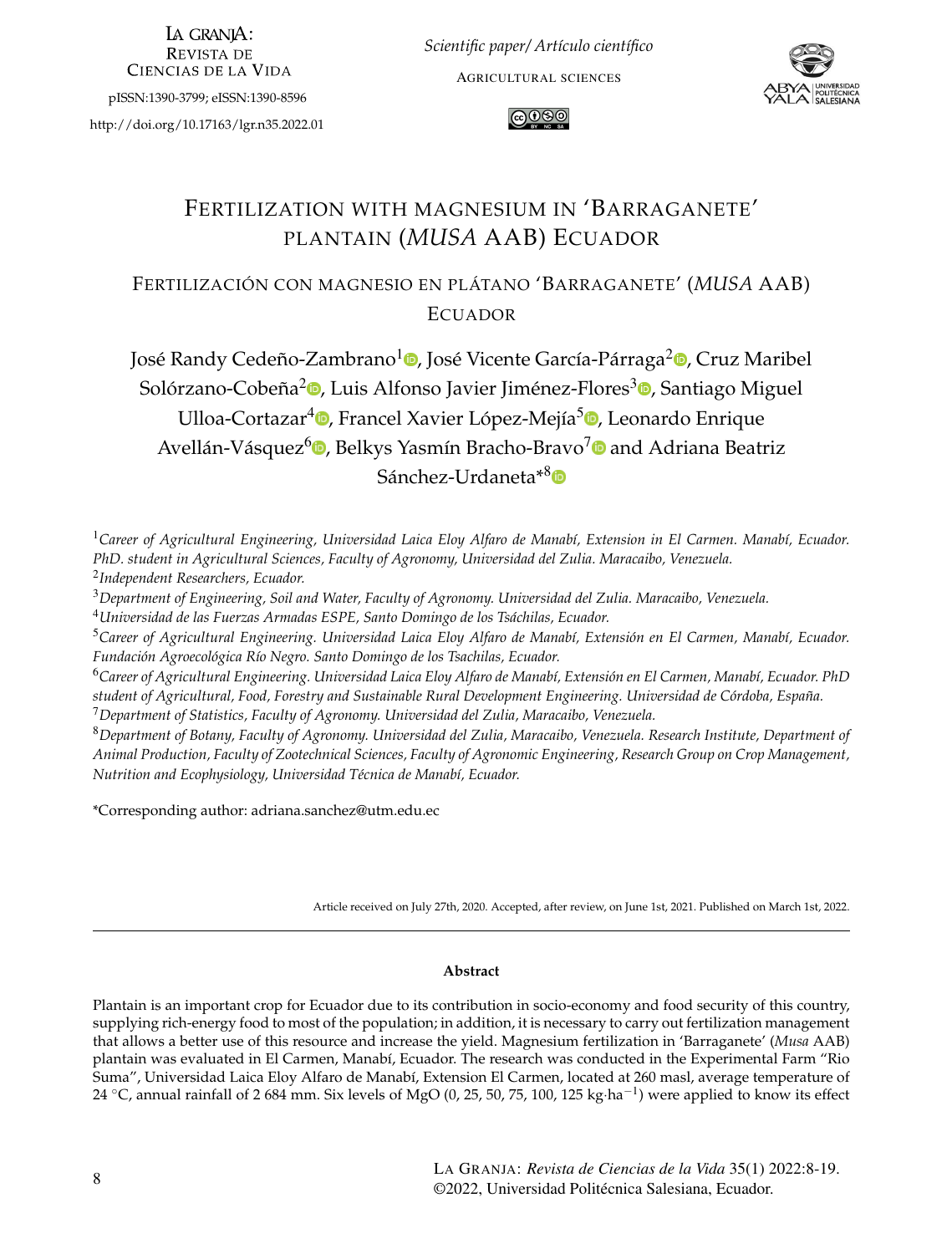on morpho-physiology and plant yield. A completely randomized block design with six treatments and three replications was used; the sowing was carried out with a distance of 2.50 m  $\times$  1.80 m (2 222 plants·ha $^{-1}$ ), and the variables of vegetative growth were evaluated as repeated measures over time. The results demonstrated significant differences in all the morpho-physiological variables, which showed that fertilization with 30% MgO affected the growth of the plants; however, the reproductive variables were not affected by the applied doses; the 25 kg·ha<sup>-1</sup> dose generated the best yields, agronomic efficiency and partial productivity factor.

*Keywords*: Morpho-physiology, yield, photosynthesis, agronomic efficiency.

#### **Resumen**

El cultivo de plátano es importante por el aporte que genera en la socio-economía y seguridad alimentaria de Ecuador, pues suministra alimentos ricos en energía a la mayor parte de la población. Además, se hace necesario realizar manejos de la fertilización que permitan una mejor utilización de este recurso e incrementar los rendimientos. Por ello, se evaluó la fertilización con magnesio en plátano 'Barraganete' (*Musa* AAB) en El Carmen, Manabí, Ecuador. La investigación se condujo en la Granja Experimental "Rio Suma", Universidad Laica Eloy Alfaro de Manabí, extensión en El Carmen, ubicada a 260 msnm, temperatura promedio de 24 ◦C, precipitación anual de 2 684 mm. Se aplicaron seis niveles de MgO (0, 25, 50, 75, 100, 125 kg·ha<sup>−1</sup>) para conocer su efecto sobre la morfo-fisiología y el rendimiento de las plantas. Se utilizó un diseño de bloques completos al azar con seis tratamientos y tres repeticiones; la siembra se realizó con un distanciamiento de 2,50 m × 1,80 m (2 222 plantas·ha $^{-1}$ ), y las variables de crecimiento vegetativo se evaluaron como medidas repetidas en el tiempo. Los resultados demostraron diferencias en todas las variables morfo-fisiológicas, lo que demostró que la fertilización con 30% de MgO afectó el crecimiento de las plantas; no obstante, las variables reproductivas no fueron afectadas por las dosis aplicadas; la dosis de 25 kg·ha<sup>−1</sup> generó los mejores rendimientos, eficiencia agronómica y factor parcial de productividad.

*Palabras clave*: Morfo-fisiología, rendimiento, fotosíntesis, eficiencia agronómica.

| Suggested citation: Cedeño-Zambrano, J., García-Párraga, J., Solórzano-Cobeña, C., Jiménez-Flores, L., |
|--------------------------------------------------------------------------------------------------------|
| Ulloa-Cortazar, S., López-Mejía, F., Avellán-Vásquez, L., Bracho-Bravo, B., and                        |
| Sánchez-Urdaneta, A. (2022). Fertilization with magnesium in 'Barraganete' plantain                    |
| (MUSA AAB) Ecuador. La Granja: Revista de Ciencias de la Vida. Vol. 35(1):8-19.                        |
| http://doi.org/10.17163/lgr.n35.2022.01.                                                               |

#### Orcid IDs:

José Randy Cedeño-Zambrano: <http://orcid.org/0000-0001-8770-1579> José Vicente García-Párraga: <http://orcid.org/0000-0003-0385-0994> Cruz Maribel Solórzano-Cobeña: <http://orcid.org/0000-0002-6389-2427> Luis Alfonso Javier Jiménez-Flores: <http://orcid.org/0000-0002-9999-4046> Santiago Miguel Ulloa-Cortazar: <http://orcid.org/0000-0001-6403-6780> Francel Xavier López-Mejía: <http://orcid.org/0000-0002-6923-4804> Leonardo Enrique Avellán-Vásquez: <http://orcid.org/0000-0003-4265-8049> Belkys Yasmín Bracho-Bravo: <http://orcid.org/0000-0003-3108-0296> Adriana Beatriz Sánchez-Urdaneta: <http://orcid.org/0000-0003-3108-0296>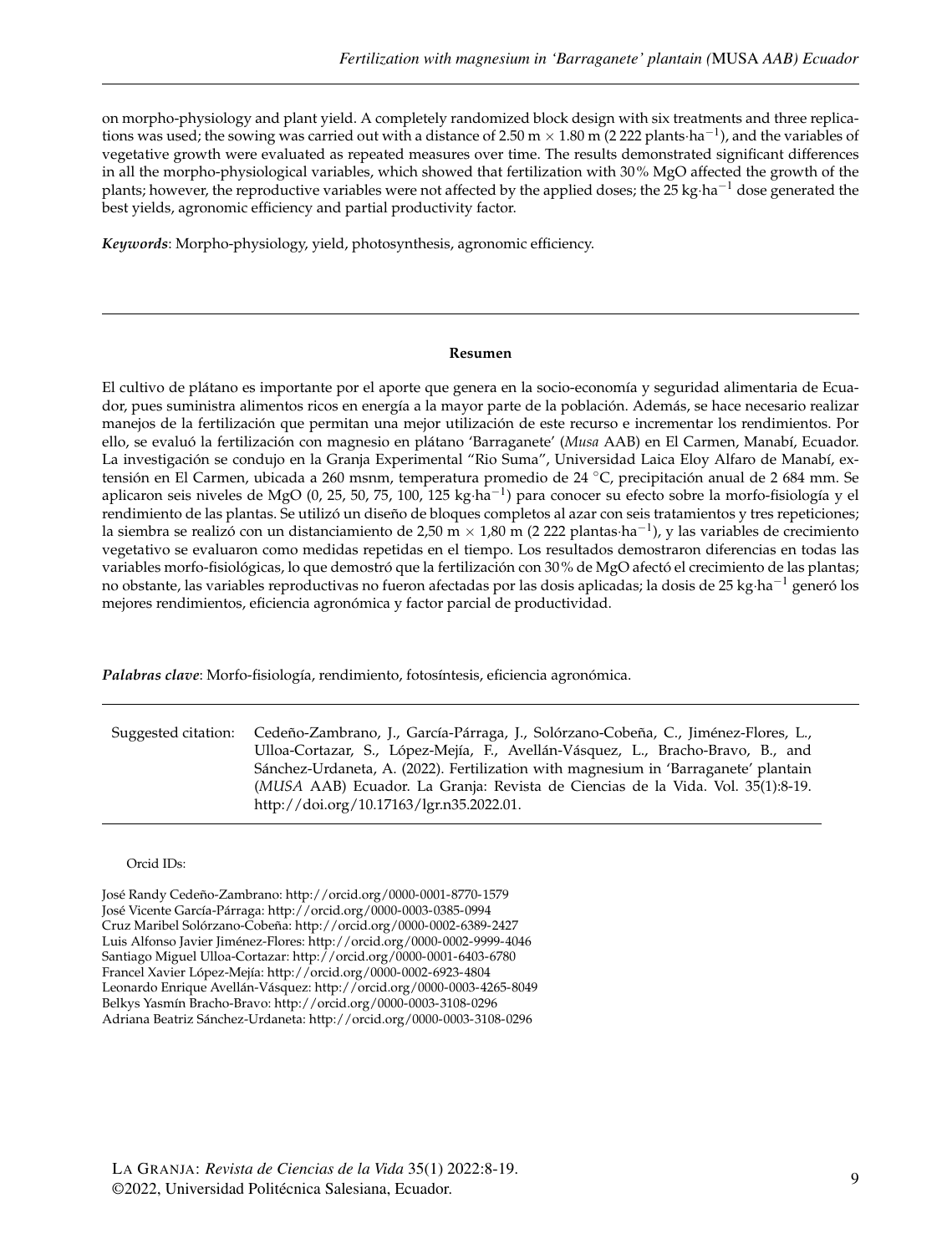# 1 Introduction

World plantain production (*Musa* sp.) during 2012- 2017 was distributed in Africa (60.60%), America (26.50%), Asia (12.80%) and Oceania (0.10%), indicating the economic and nutritional importance of this crop to the population [\(FAOSTAT,](#page-10-0) [2018\)](#page-10-0). High temperatures and relative humidity predominate in America, Asia and Africa, as well as in the subtropical and tropical areas of these continents, and plantain represents an important crop by the planted area that it represents [\(Ramos et al.,](#page-11-0) [2016\)](#page-11-0).

According to the Research Center on Sustainable Rural Development and Food Sovereignty [\(CEDRSSA,](#page-10-1) [2019\)](#page-10-1) India is the main platain producing country with 30 477000 t, 2.67 times larger than China (11 422956 t), which is its closest competitor. In addition, six countries in Latin America stand out by their plantain production, such as Brazil (6 675100 t), Ecuador (6 282105 t), Guatemala (3 887439 t), Colombia (3 786672 t), Costa Rica (2 552822 t) and Mexico (2 229519 t).

Plantains in Ecuador represent an export item and a source of employment. Because of the importance of this crop, it is necessary to generate reliable tools for the farmer to manage the crop in an appropriate and cost-effective way [\(Tumbaco et al.,](#page-11-1) [2015\)](#page-11-1). In addition, it is important by its contribution for socio-economy and agri-food security, providing direct employment (fixed labor) and indirect employment (occasional labor and added value of products), and food to the population. According to the National Statistics and Census Institute [\(INEC,](#page-10-2) [2020\)](#page-10-2) in 2019 there were 115069 ha planted with plantain in Ecuador as monoculture and 45 194 ha associated with other crops, and the production corresponded to 582706 and 166745 Tm, equivalent to 5064 and 3690 kg⋅ha<sup>-1</sup>, respectively. Banana and plantain exports in Ecuador accounted for \$3.27 billion, representing 17.5% of total non-oil exports [\(OEC,](#page-11-2) [2017;](#page-11-2) [Álvarez et al.,](#page-9-0) [2020\)](#page-9-0); however, the Central Bank of Ecuador (?) noted that the export of plantain in Ecuador during 2019 was 211732.6 Tm.

A research carried out by [Molero et al.](#page-11-3) [\(2008\)](#page-11-3), showed that the extraction of nutrients using cv. Hartón at the time of harvest was approximately N: 150; P: 60; Ca: 215; Mg: 140; Mn: 12; Fe: 5; Zn: 1.5; B: 1.25 and Cu:  $0.5 \text{ kg} \cdot \text{ha}^{-1} \cdot \text{yr}^{-1}$ ; therefore, it was

important to use restitution doses to maintain soil fertility and ensure high production. These same authors have pointed out that nitrogen, potassium and to a lesser extent magnesium in banana cultivation are the most important elements for its growth and production.

[Cobeña et al.](#page-10-3) [\(2020\)](#page-10-3) found that the nutritional elements were extracted in higher amount in plantain 'Barraganete' were K, CA, N, P and Mg, when N and  $K_2O$  were fertilized. Regarding the content of P and Mg, there was no sustained extraction behavior. [Avellán et al.](#page-9-1) [\(2020\)](#page-9-1) evaluated the export of P in 'Barraganete' plantain, finding that it presented low mobility in the soil, for this reason it was absorbing the one found around the roots, indicating that P was available and in a soluble form when fertilizing, but was fixed almost immediately, hence it was non usable for the plant; thus, P fractionning was suggested as an alternative for increasing its efficiency.

On the other hand, Mg is very important for plants. The amount of Mg contained in leaves (75%) participated in protein synthesis and 15 to 20% of the total Mg was found to be associated with chlorophyll pigments [\(White and Broadley,](#page-11-4) [2009\)](#page-11-4), acting as a cofactor of enzymes involved in the metabolism and fixation of photosynthetic carbon [\(Her](#page-10-4)[mans et al.,](#page-10-4) [2013\)](#page-10-4).

Between 90 and 98% of the Mg present in soil is not available for plant absorption but it is incorporated into the crystalline structure of minerals [\(Senbayram et al.,](#page-11-5) [2015\)](#page-11-5). The usable form of Mg to be absorbed by plants is as ion  $Mg^{2+}$ , which has the smallest ionic radius, but the largest hydrated radius among cations [\(Maguire and Cowan,](#page-11-6) [2002\)](#page-11-6). This causes a weak attachment to the negatively charged soil colloids and root cell walls, causing Mg to be easily lost [\(Grzebisz,](#page-10-5) [2011\)](#page-10-5). At the same time, excessive fertilization with  $K^+$  and  $NH_4^+$  has been reported to be antagonistic with the absorption of Mg, increasing its deficiency. The deficiency of Mg increases in acid soils saturated with  $H^+$ ,  $Al^{3+}$  and  $Mn^{2+}$  cations where intensive leaching occurs, especially in areas with high rainfall [\(Gransee and](#page-10-6) [Führs,](#page-10-6) [2013\)](#page-10-6).

Despite the importance of  $Mg^{2+}$  in the plant growth and development, the molecular mecha-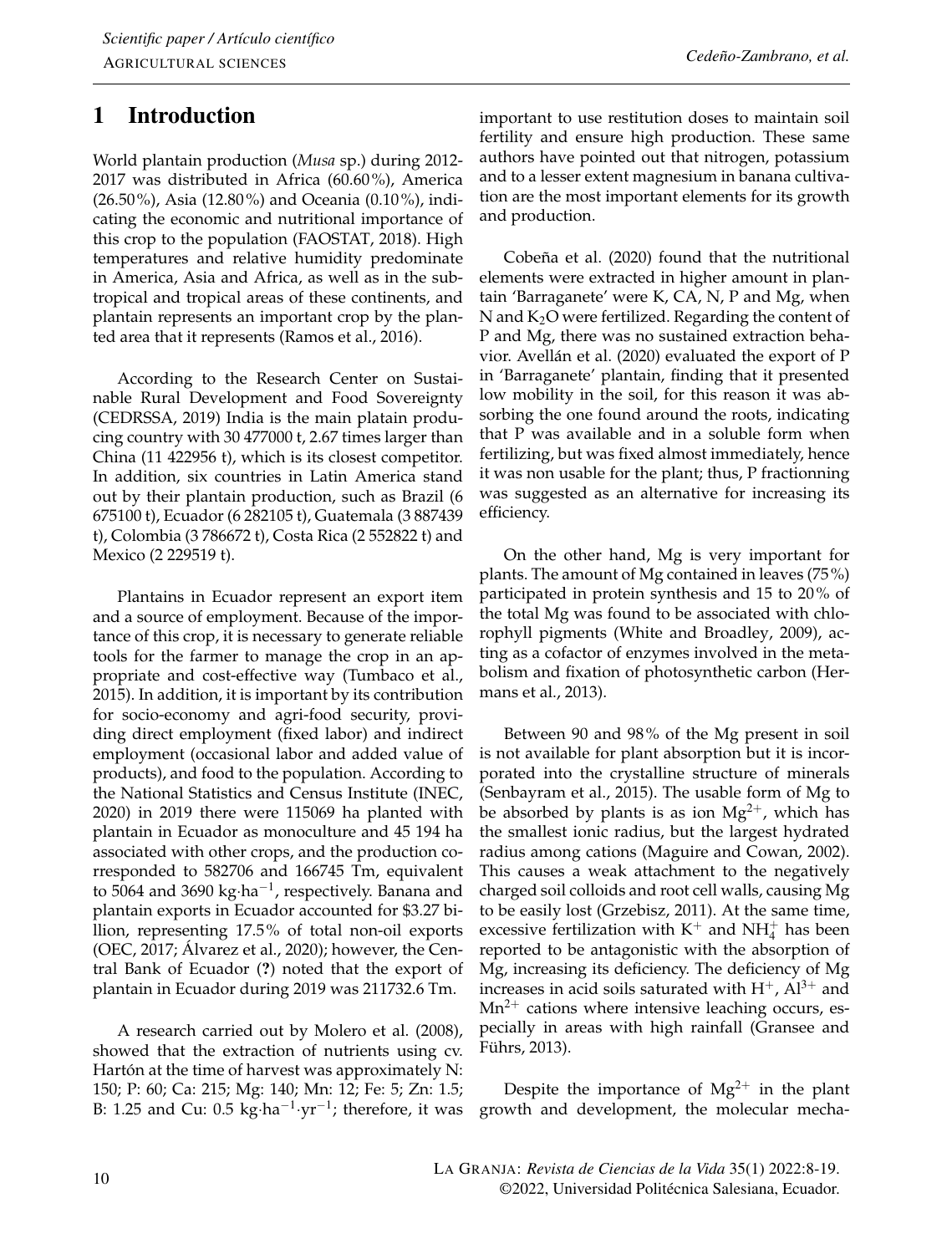nism of plant cells regulating homeostasis in  $Mg^{2+}$ , as well as the molecular mechanisms related to magnesium transport are little known.  $Mg^{2+}$  is required for adequate functioning of the many cellular activities related to chlorophyll synthesis, as the main component of chlorophyll, membrane stability and enzymatic activation [\(Guo et al.,](#page-10-7) [2016\)](#page-10-7).

On the other hand, nutrition with Mg in plants must be considered a major global problem, not only in terms of food security but also in terms of human health, since Mg is an essential nutrient in human and animal nutrition, and plants are the main source of daily intake of this element. In this regard, experiments have been carried out evaluating the effects of magnesium in plants; however, this information in plantain is scarce, particularly in Ecuador. Therefore, the aim of this research is to evaluate the response to magnesium fertilization in the plantain crop 'Barraganete' (*Musa* AAB), in El Carmen canton, Manabí, Ecuador.

## 2 Materials and Methods

The research was carried out from 2018 to 2019, at the Experimental Farm Rio Suma, Lay University "Eloy Alfaro" of Manabí, campus El Carmen, geographically located in the Province of Manabí, Canton El Carmen, coordinates UTM (−0.259503 S; −79.427558 0), in a humid tropical climate. The agro-ecological characteristics corresponded to altitude 260 masl, temperature of 24.15  $\degree$ C, annual precipitation of 2 600 mm, relative humidity 85.6%, sunlight 553 hours·light−<sup>1</sup> ·year−<sup>1</sup> and evaporation 1 064 mm·year−<sup>1</sup> [\(Climate-data.org,](#page-10-8) [2019\)](#page-10-8).

The soil analysis of the study area indicated mean levels of MO (4.48%), non-saline C.E. (0.08 ds·m−<sup>1</sup> ), pH of 5.7 (moderately acid). Low contents of NH4 (11.61 ppm), P (4.56 ppm), S (2.14 ppm),  $\rm Mg$  (0.90 meq $\cdot 100~\rm g^{-1}$ ), base sum 8.40 meq $\cdot 100~\rm g^{-1}$ , Mn (9.70 ppm), and mg/K ratio (1.80), Ca mg/K (15.80). High levels of K (0.50 meq·100  $g^{-1}$ ), Ca (7.00) meq·100 g−<sup>1</sup> ), Cu (5.80 ppm), Fe (123.10 ppm), Zn (23.20 ppm) and Ca/mg ratio (7.78). The texture is sandy loamy (62% sand, 28% silt and 10% clay) [\(Avellán et al.,](#page-9-1) [2020\)](#page-9-1). Once the culture reached the average age, soil and leaf area samples were obtained; it was also done at the end of the crop cycle. Soil samples were analyzed at the Agrolab Labo-

ratory, located in the Water and Soil Laboratory Network of Ecuador (Relase).

The reasearch was evaluated in a first-cycle plantation of 'Barraganete' plantain (*Musa* sp. AAB), with a planting distance of 2.5 m between rows x 1.8 m between plants  $(4.5 \text{ m}^2)$ , for a total of 2 222 plants·ha<sup>-1</sup>, corresponding to a high density management of plants. 288 plants were included in the research and were distributed in three blocks. Three-dose fractionated fertilizer applications (N-P-K and MgO) were performed. The treatments followed an experimental design in totally random blocks, with three repetitions.

Treatments were MgO fertilization at six levels (0, 25, 50, 75, 100 and 125 kg·ha−<sup>1</sup> ) and a standard dose of 80 kg⋅ha<sup>-1</sup> of N, 40 kg⋅ha<sup>-1</sup> of P<sub>2</sub>O<sub>5</sub> and 150 kg⋅ha<sup>-1</sup> de K<sub>2</sub>O, divided into three equal parts and applied to the soil when the plant emitted leaves 12, 16 and 20. The commercial fertilizers used were urea with 46% of N, diammonium phosphate (DAP) with 18% of N and 46% of  $P_2O_5$ , potassium muriate with 60% of  $K<sub>2</sub>O$  and magnesium oxide with 30% of MgO.

The experimental unit consisted of 16 plants, from which four plants were selected from the central part to avoid the embroidery effect. Plants were transplanted when leaf five was obtained. The mean of the treatments were compared using Tukey test (P<0.05). The GLM procedure of the SAS® program, version 15.1 [\(Statistical Analysis System,](#page-11-7) [2020\)](#page-11-7) was used for processing the data.

The morpho-physiological variables (plant height, pseudostem perimeter, number of leaves, length and width of leaf 3 and leaf area) were evaluated over time with measurements every 8 days, using the time-repeated measurement methodology through MIXED procedure [\(Statistical Analy](#page-11-7)[sis System,](#page-11-7) [2020\)](#page-11-7); second-degree polynomic models were selected because these were the ones that best explained the behavior over time of the growth variables. The graphical representation of the variables was made using the SigmaPlot software.

In addition, variables related to yield were measured (number of bunches, number of fruits, length of fruits, diameter of exportable fruits, biomass of fruit and bunch, yield per hectare, soil and foliar

LA GRANJA: *Revista de Ciencias de la Vida* 35(1) 2022:8-19. ER GRANSA: Revisidad Politécnica Salesiana, Ecuador. 11<br>©2022, Universidad Politécnica Salesiana, Ecuador. 11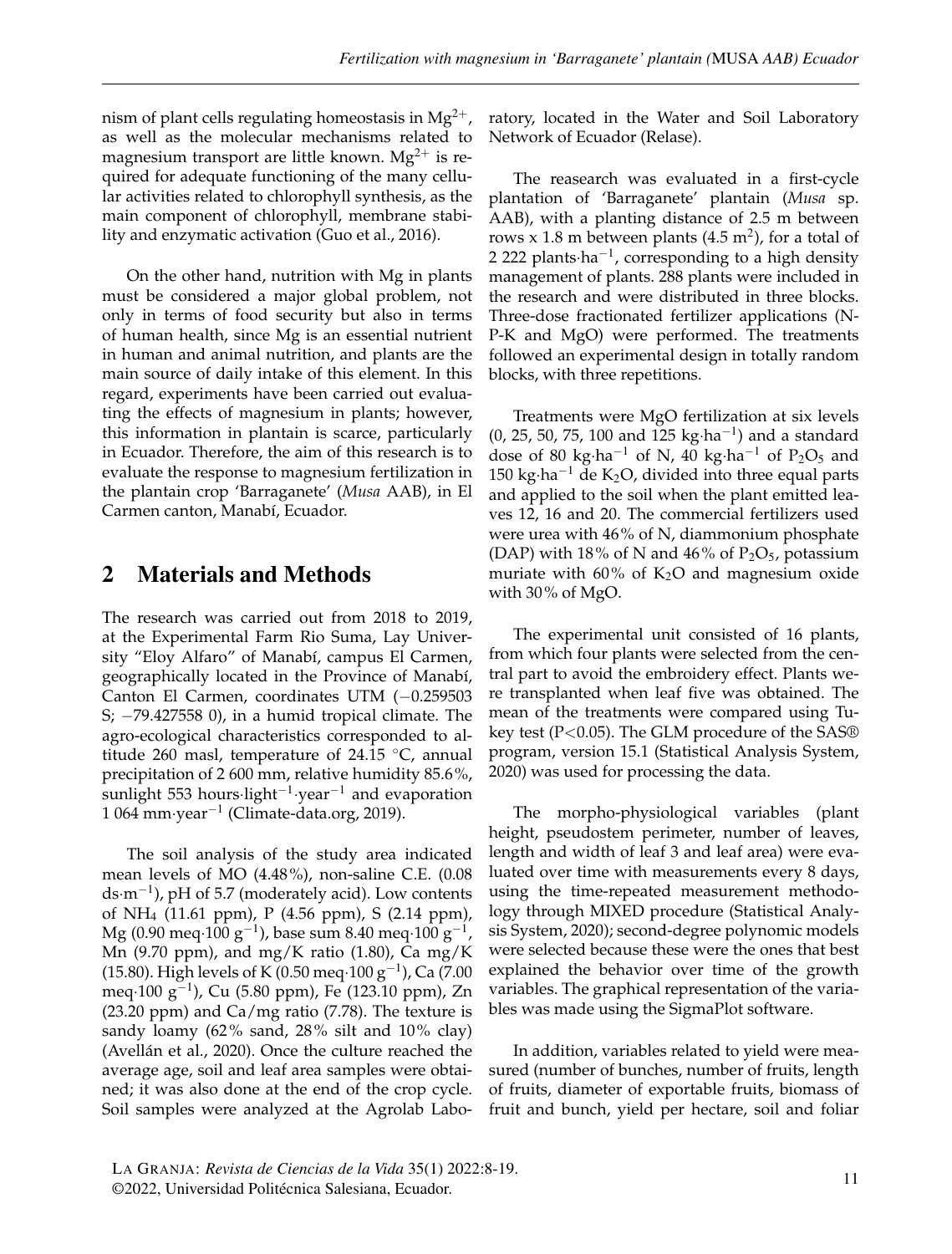concentration of Mg, concentration of Mg in the fruit, export of Mg in the fruit, agronomic efficiency and partial productivity factor). The leaf area was determined by the measurements obtained from the length and width of the third leaf and was calculated with the following formula:

#### *Leaf area* = *length*  $\times$  *width*  $\times$  0,8 [\(Martínez,](#page-11-8) [1984\)](#page-11-8).

Regarding the variables related to fertilization efficiency, the export of Mg was determined considering the dry biomass percentage of the fruit multiplied by the yield of the crop per hectare and multiplied by the percentage of magnesium concentration, in this way, the amount of magnesium that left the crop was calculated through the fruit, and the response was obtained in kg·ha−<sup>1</sup> . Agronomic efficiency (AE) was defined as the increase in yield from fertilization per unit of the nutrient applied [\(Dobermann,](#page-10-9) [2007\)](#page-10-9) and was calculated by considering the yield of the fertilized plots (YFP) minus the yield of the control plot (YCP), divided by the applied dose (AD), and expressed in kg of fruit·kg<sup>-1</sup> of applied nutrient.

$$
AE = \frac{YFP - YCP}{AD}
$$

The partial productivity factor allows to evaluate the efficiency of a nutrient for the production [\(Bruulsema et al.,](#page-10-10) [2011\)](#page-10-10), and it was calculated using the formula  $FPP = \frac{Y}{D}$  in which Y= yield of harvested plots (kg·ha<sup>-1</sup>) and D= dose of nutrient applied (kg·ha−<sup>1</sup> ) [\(Dobermann,](#page-10-9) [2007\)](#page-10-9).

# 3 Results and Discussion

### 3.1 Height of the plant and perimeter of the pseudostem

Significant differences  $(P<0.01)$  were found for this variable by the effect of treatments for sampling at week 10 (T25-T50; T75-T125 and T100-T125) and from week 11 to week 53 differences were between T0-T75, T0-T100, T0-T125, T50-T75 and T50-T100. In the weeks mentioned, T25 was the one that presented the highest height of the plant, reaching 3.47 m at week 53 after planting; T0 was higher than T75 and T100.

The height of plants had the same tendency for all treatments over time, adjusting to a second polynomial degree  $(Y = a + bx + cx^2)$ , indicating that fertilization with magnesium increased the length of 'Barraganete' plantain plants with T50, T125 and T0 when compared with T75 and T100; the latter two showed similar values to T25 until week 46, and then it increased to similar values to T0, T50 and T125 (Figure 1). This second-order polynomial behavior suggests that as the emergence of the inflorescence approaches, the growth of the plant slows down until it reaches its final height.

The average height obtained in this research at 53 weeks was 3.47 m, similar to that reported by [Ca](#page-10-11)[yón et al.](#page-10-11) [\(2004\)](#page-10-11) which was between 3.2-3.4 m when evaluating densities and planting arrangements in a range of 1 500 to 3 000 plants·ha−<sup>1</sup> , with no statistical differences between them.

Significant differences  $(P<0.01)$  were found for the pseudostem perimeter by effect of treatments during all the weeks where the assessments were performed. There were differences in week 10 between T0-T25; T0-T50 and T100-T125, and between weeks 11 to 53 in T0-T75, T0-T100, T0-T125, T25-T100, T25-T125, T50-T100 and T50-T125. This variable over time was adjusted to a second polynomial order  $(Y = a + bx + cx^2)$ . There was a similar trend between treatments over time, indicating that fertilization with MgO affected the diameter of the pseudostem of 'Barraganete' plantain (Figure 2).

In this sense, it is recognized the importance of Mg in various metabolic processes and reactions in plants, particularly photosynthesis and chlorophyll content. Therefore, [Cakmak and Yazici](#page-10-12) [\(2010\)](#page-10-12) noted that plants with Mg deficiencies accumulated up to four times more sucrose when compared with those with an adequate Mg content, generating a severe inhibition of the sucrose transport in leaves to other plant-receiving organs (roots, stems, among others). Adequate nutrition with Mg during periods of carbohydrate transport from leaves to cells at other sites in the plant ensures maximum transport of carbohydrates to the recipient organs, thus promoting growth and high yields.

The overall average perimeter of the pseudostem was 52.23 cm, similar to that indicated by [Ba](#page-10-13)[rrera et al.](#page-10-13) [\(2011\)](#page-10-13), with 52.23 cm on average for the first production cycle and 48.15 cm for the second cycle in Hartón plantain with a density of 1 111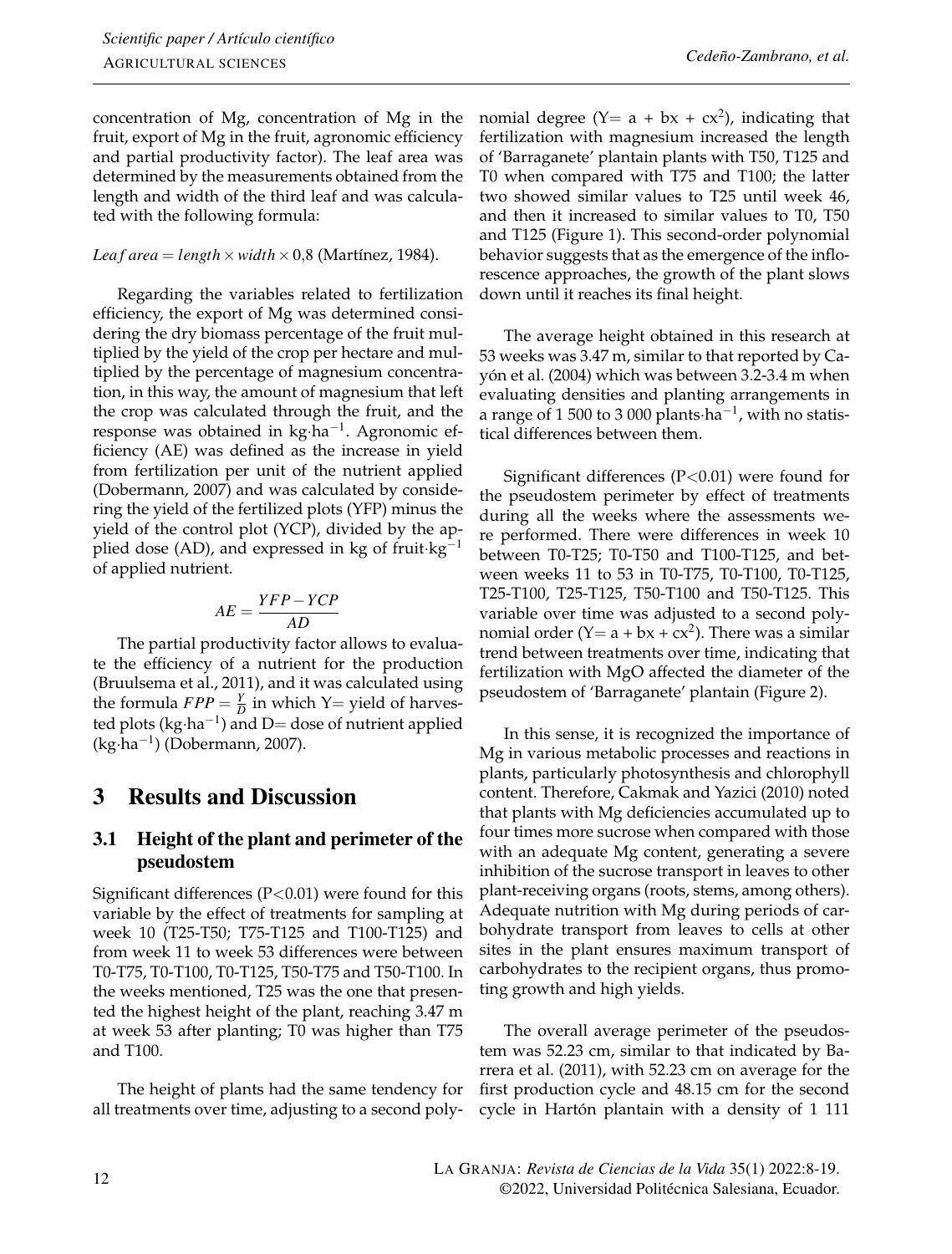plants·ha−<sup>1</sup> ; however, when applying mycorrhizae + earthworms it was 60.08 and 41.5 cm, for each production cycle, respectively, i.e., less than that obtained by [Pinchao](#page-11-9) [\(2018\)](#page-11-9) when evaluating the effect

of different levels of  $K_2O$  and MgO in 'Barraganete' plantain, obtaining on average 70 cm in this same variable with a density of 2 222 plants·ha<sup>-1</sup>.



Figure 1. Height of 'Barraganete' plantain plants (*Musa* ABB), under different fertilization doses with MgO, in El Carmen, Ecuador. Data were collected every 8 days. The estimated values are presented. T0= witness (0 kg·ha<sup>-1</sup> of MgO, black), T25= 25 kg⋅ha<sup>-1</sup> of MgO (red), T50= 50 kg⋅ha<sup>-1</sup> of MgO (green), T75= 75 kg⋅ha<sup>-1</sup> of MgO (yellow), T100= 100 kg⋅ha<sup>-1</sup> of MgO (blue), and T125=  $125 \text{ kg} \cdot \text{ha}^{-1}$  of MgO (magenta).

#### 3.2 Width, lenght and leaf area

Significant differences  $(P<0.01)$  were found for leaf width at week 10 (T0-T25, T0-T75, T0-T100, T0- T125, T25-T50, T25-T125, T50-T75, T50-T100, T50- T125, and T75-T100; for week 11 (T0-T25, T0-T100, T25-T50, T25-T75, T25-T125, T50-T100, T75-T100 and T100-125; and from week 12 to week 53 between T0-T25, T0-T100, T25-T50, T25-T75, T25-T150, T50-T100, T75-T100 and T100-T125 for the effect of treatments. There were also statistical differences  $(P<0.01)$  for the leaf lenght during the entire evaluated period between T0-T25, T25-T50, T25-T75, T25-T125, T50-T100, T75-T100 and T75-T125. The foliar area showed statistical differences in week 10 between T0-T25, T0-T50, T0-T100, T50-T100, T75- T100 and T75-T125; and between T0-T25 from week 11 to week 53 and between T25 with T50, T75, T100 and T125.

The results indicated that fertilization with MgO

influenced leaf development. Both the width of leaves and the leaf area over time presented a similar trend, where T0 had the least development of leaves (Figure 3). Treatments had a second polynomial behavior degree  $(Y = a + bx + cx^2)$  for these variables, where from approximately week 30 of the development of the crop there was a tendency to increase the width of leaves between the different treatments except for T0, which maintained over time.

There was an increase in leaf width in week 53 of 1.12 with the doses 125 kg·ha−<sup>1</sup> compared to T0. On average, T0 had a width of 0.68 m, while T50 and T125 had an average of 0.72 m. The development of leaves had similar behavior to that indicated by [Aristizábal](#page-9-2) [\(2008\)](#page-9-2), who mentioned that terminal leaves decreased in size during the last weeks before the emission of the inflorescence (acorn); in this investigation was observed on leaf 3 of the plant.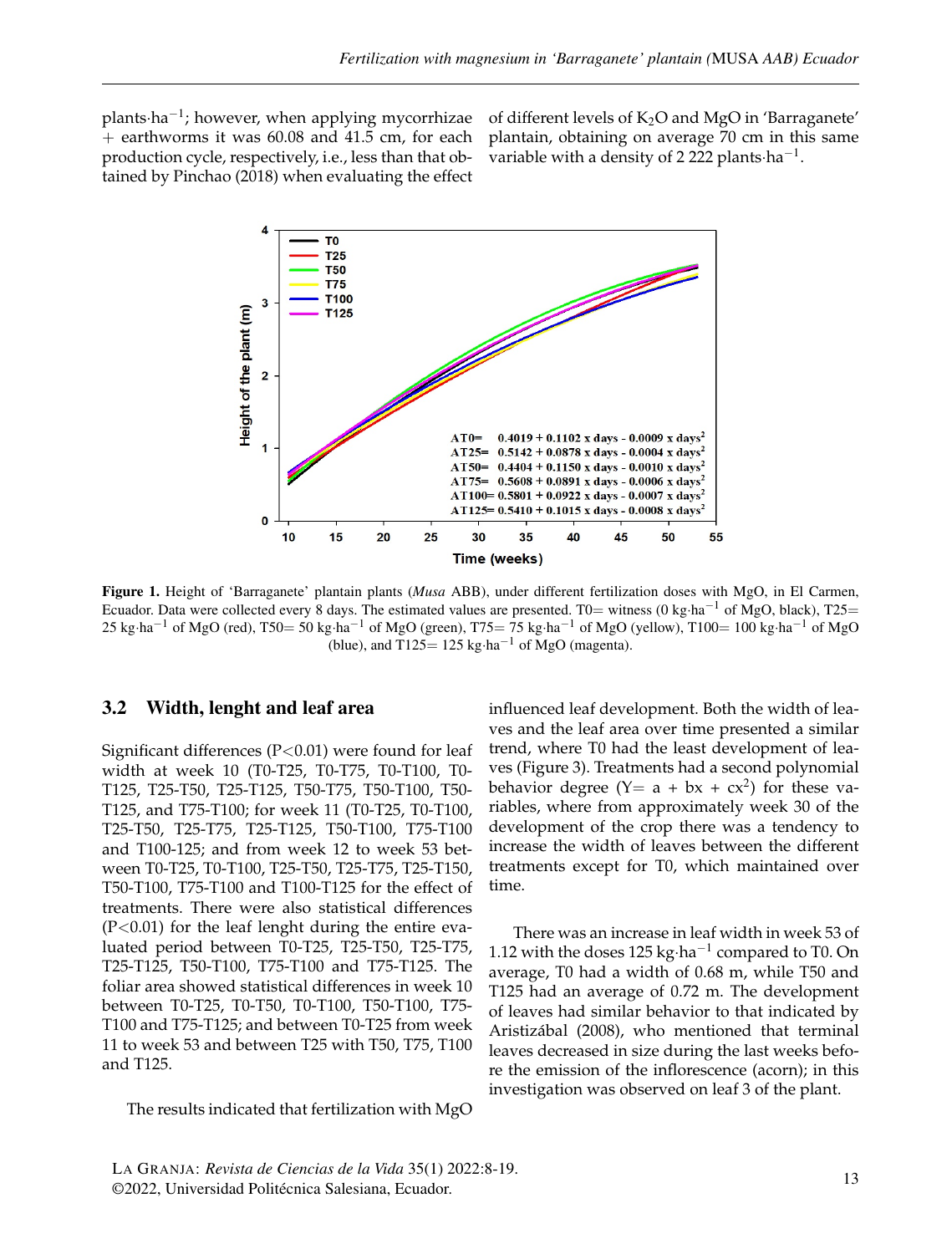

Figure 2. Perimeter of the pseudostem in 'Barraganete' plantain (*Musa* ABB), under different fertilization doses with MgO, in El Carmen, Ecuador. Data were obtained every 8 days. The estimated values are presented. T0= witness (0 kg·ha<sup>-1</sup> of MgO, black),  $T25=25$  kg·ha<sup>-1</sup> of MgO (red), T50= 50 kg·ha<sup>-1</sup> of MgO (green), T75= 75 kg·ha<sup>-1</sup> of MgO (yellow), T100= 100 kg·ha<sup>-1</sup> of MgO (blue), and T125=  $125 \text{ kg} \cdot \text{ha}^{-1}$  of MgO (magenta).

Regarding the length in the leaf area, it was observed in Figure 3 that from week 15 until week 30 there was a more accelerated leaf growth, on average it was 1.88 times higher in the indicated range. From week 30 to week 53, leaf growth was slower (increase of 1.04 times), showing that the length of leaves in the last weeks had a smaller slope, growth being almost horizontal. Both the width and length of leaves were evaluated on leaf 3, which has been used as a reference leaf in the crop.

According to [Martínez and Cayón](#page-11-10) [\(2011\)](#page-11-10), the logarithmic phase (vegetative phase) had a slow growth, followed by a progressive change in its speed rate, evidenced by the slope of the curve, and with exponential increase in the width and length of leaves; likewise, differentiation marked the completion of this phase. The linear phase (vegetativereproductive phase) continued, and the plant presented accelerated and constant growth, thus stability of the curve´s slope. In this phase, the development and elongation of the floral stem was noted, and it finished with the emergence of inflorescence (flowering). The cultivation cycle completed at the beginning of the senescence phase (reproductiveproductive phase), with flowering and subsequent

development of the cluster; the growth rate of the plant decreased since leaves and pseudostem (sources) moved to the fruit (sump).

Leaf area dynamics over time suggested that it tended to decrease as the plant got close to inflorescence emission, which could be due to a lower leaf emission rate; reduction of leaf size, lower longevity of the last leaves emitted or the combined effect of these facts.

Figure 3 shows that T0 performed more evenly than fertilized plants with the smallest leaf area at the end of the investigation period, which was 1.19 times less than T125. This is because the lack of Mg inhibits plant growth, accelerates the aging process and generates losses in both production and crop quality [\(Verbruggen and Hermans,](#page-11-11) [2013\)](#page-11-11), since it is involved in the photosynthesis process, so its deficiency decreased the photosynthetic rate and blocked the carbohydrate rate to the demanding organs, leading to the growth inhibition of the demanding organs and thus low productivity in many plant species [\(Chen et al.,](#page-10-14) [2018;](#page-10-14) [He et al.,](#page-10-15) [2020\)](#page-10-15).

[Martínez and Cayón](#page-11-10) [\(2011\)](#page-11-10) indicated that the to-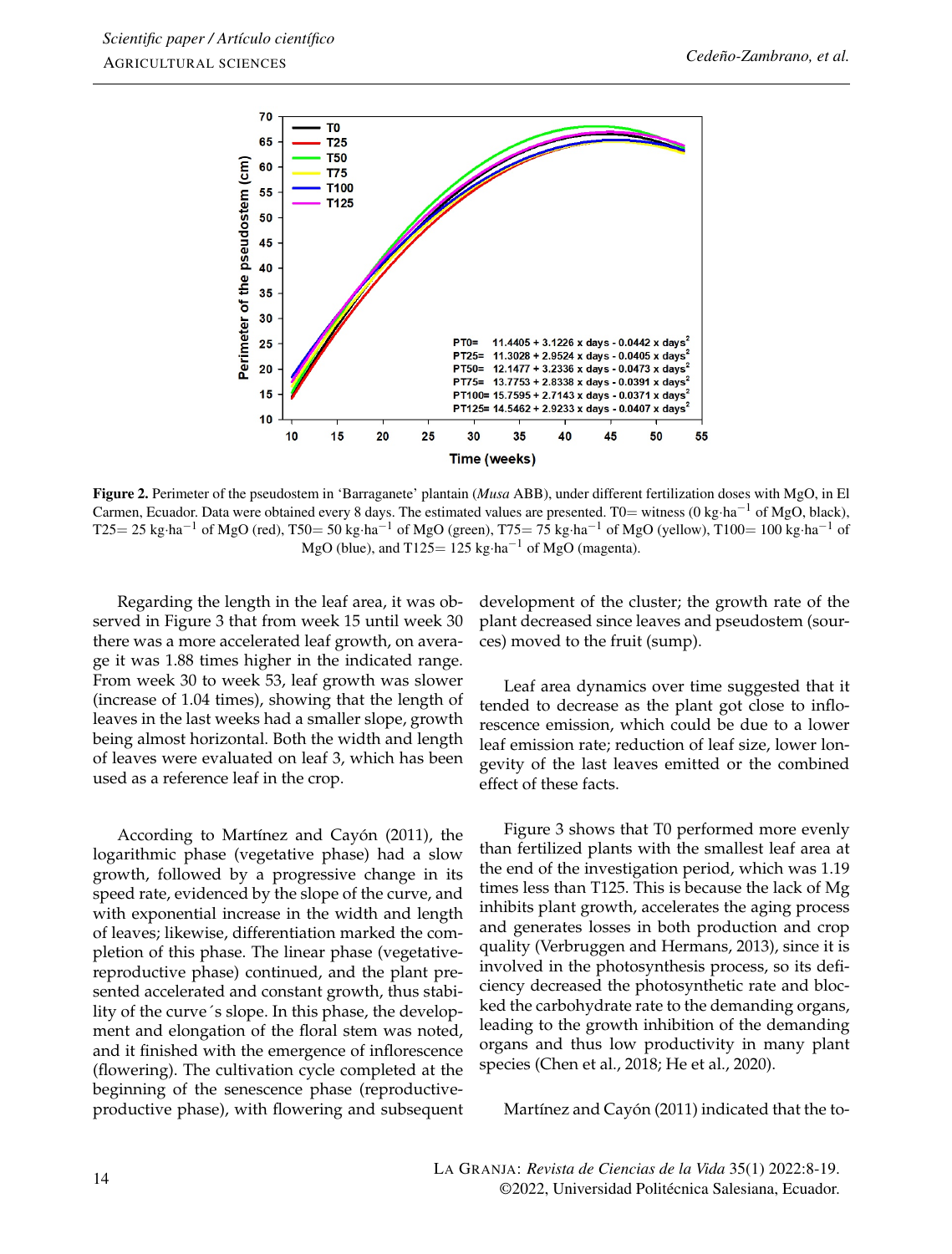tal foliar area produced by plantain plants lose approximately  $8 \text{ m}^2$  when they reach flowering and an additional  $4 \text{ m}^2$  until the harvest; these losses, however, may be higher if there is not adequate management of foliar diseases or if the plant experiences water stress conditions. This means that from the dry biomass destined for the formation of leaves throughout the cycle, the plant loses 60% in the form of non-recoverable dried leaves.



Figure 3. Width, length and leaf area of 'Barraganete' plantain (*Musa* ABB) under different fertilization doses with MgO in El Carmen, Ecuador. Data were obtained every 8 days. The estimated values are presented. T0= witness (0 kg·ha<sup>-1</sup> of MgO, black), T25= 25 kg⋅ha<sup>-1</sup> of MgO (red), T50= 50 kg⋅ha<sup>-1</sup> of MgO (green), T75= 75 kg⋅ha<sup>-1</sup> of MgO (yellow), T100= 100 kg⋅ha<sup>-1</sup> of MgO (blue), and T125=  $125 \text{ kg} \cdot \text{ha}^{-1}$  of MgO (magenta).

#### 3.3 Number of leaves

On the other hand, there were no statistical differences (P>0.05) for the number of emerged leaves·plant−<sup>1</sup> due to the effect of the evaluated

treatments. The averages reached for the number of total leaves (38.33 leaves), the number of leaves emerging the inflorescence (12.33 functional leaves) and the time of harvest (5.67 leaves), suggest that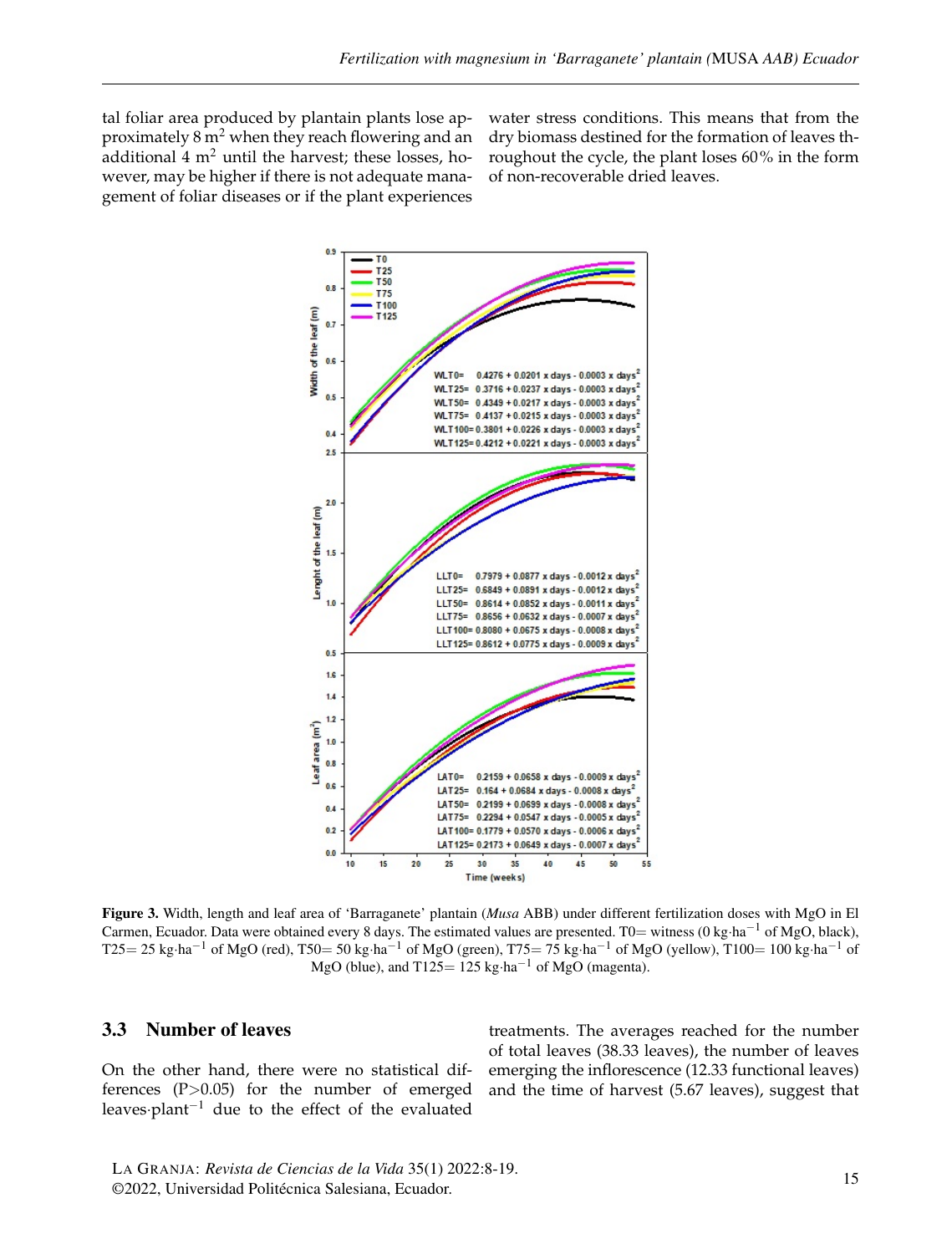fertilization with magnesium did not have any influence on this variable. These results were similar to those obtained by [Pinchao](#page-11-9) [\(2018\)](#page-11-9) who reported 5 leaves during the crop and 38 to 40 leaves throughout the crop cycle. Similar results were reported by [Herrera and Aristizábal](#page-10-16) [\(2003\)](#page-10-16) and [Jaramillo and](#page-10-17) [Aristizábal](#page-10-17) [\(2004\)](#page-10-17) in other plantain cultivars.

According to [Martínez and Cayón](#page-11-10) [\(2011\)](#page-11-10) the plant must maintain a minimum of 8 leaves to guarantee the filling of the cluster from the emergence of the inflorescence. [Aristizábal](#page-9-2) [\(2008\)](#page-9-2) stated that while the number of functional leaves present is important, their position in the plant is much more important, since it determines their contribution to the filling of the bunch. In this regard, they observed that the foliar emission rate in Honduran Dwarf and Dominico Hartón plantain tended to decrease linearly over time, until the plant emitted the inflorescence.

## 3.4 Number of bunches and fruits, length and perimeter of fruits, biomass of fruits and bunches and yield $\cdot$ ha<sup>-1</sup>

The variables number of bunches and fruits, length and perimeter of fruits, biomass of fruits and bunches and yield $\cdot$ ha<sup>-1</sup>, all related to yield components, did not show statistical differences  $(P>0.05)$ with the doses of MgO applied. However, mean values were 5.44 fruits·bunch−<sup>1</sup> ; 26.33 exportable fruits·bunch<sup>-1</sup>; fruit length of 31.44 cm; fruit perimeter of 47.17 mm; fruit biomass of 350 g; bunch biomass between 10.28 and 11.49 kg and yield between 22.98 and 25.88 t·ha−<sup>1</sup> .

## 3.5 Agronomic efficiency (AE) and partial productivity factor (PPF)

Doses of 50 to 125 kg·ha−<sup>1</sup> generated negative AE from  $-3.33$  to  $-30.67$  kg⋅ha<sup>-1</sup>, while doses of 25

[Karley and White](#page-10-19) [\(2009\)](#page-10-19), and [White](#page-11-12) [\(2012\)](#page-11-12) indicated that antagonisms and synergies between nutrients affecting yield are common in perennial crops such as bananas and plantains, noting that the antagonistic relationship between K, Ca and Mg has

kg·ha−<sup>1</sup> resulted in 23.95 kg·ha−<sup>1</sup> (Figure 4). Negative AEs were the result of T0 (witness without MgO; 25 277.78 kg·ha−<sup>1</sup> ), having a higher yield than fertilized plots except for T25 (25 876.54).

The intersection of lines is considered the optimal point, where the fertilizer was mostly used by the plant to increase production. It was higher than 25 kg⋅ha<sup>-1</sup>, with an agronomic efficiency lower than 20 kg of fruit·kg·ha<sup>-1</sup> of MgO applied, suggesting the conduction of research with smaller doses and in intervals between 20 and 30 kg·ha−<sup>1</sup> to determine the appropriate dose to be applied to increase the yield of the crop (Figure 4). Doses higher than 50 kg·ha−<sup>1</sup> of MgO decreased agronomic efficiency under experimental conditions.

According to [Avellán et al.](#page-9-1) [\(2020\)](#page-9-1) and [Cobeña](#page-10-3) [et al.](#page-10-3) [\(2020\)](#page-10-3) this could be because the absorption of nutrients, due to excess of fertilization, was higher than the one required by plants, generating a negative effect since it prevented the absorption of other nutrients that could have been present in the soil solution. This suggests a nutritional imbalance; in other words, the absorption of more MgO and the lower absorption of other nutrients, especially N and P, could contribute to lower yields.

Statistical differences  $(P<0.01)$  for PPF were found due to the effect of the MgO doses applied. The reported values were between 1 035.06 and 184.73 kg of fruit·kg·ha−<sup>1</sup> with MgO doses 25 and  $125 \text{ kg} \cdot \text{ha}^{-1}$  of MgO, respectively (Figure 5). In this regard, [Boaretto et al.](#page-10-18) [\(2007\)](#page-10-18) noted that as the fertilizer dose increased, the productive efficiency of the crops was lower; in other words, with low fertilization doses, the efficiency of the nutrient applied was higher.

been the most studied, and concluding that when any of these nutrients is high, the content of the others decrease, thus generating a decrease in the growth and yield of plants.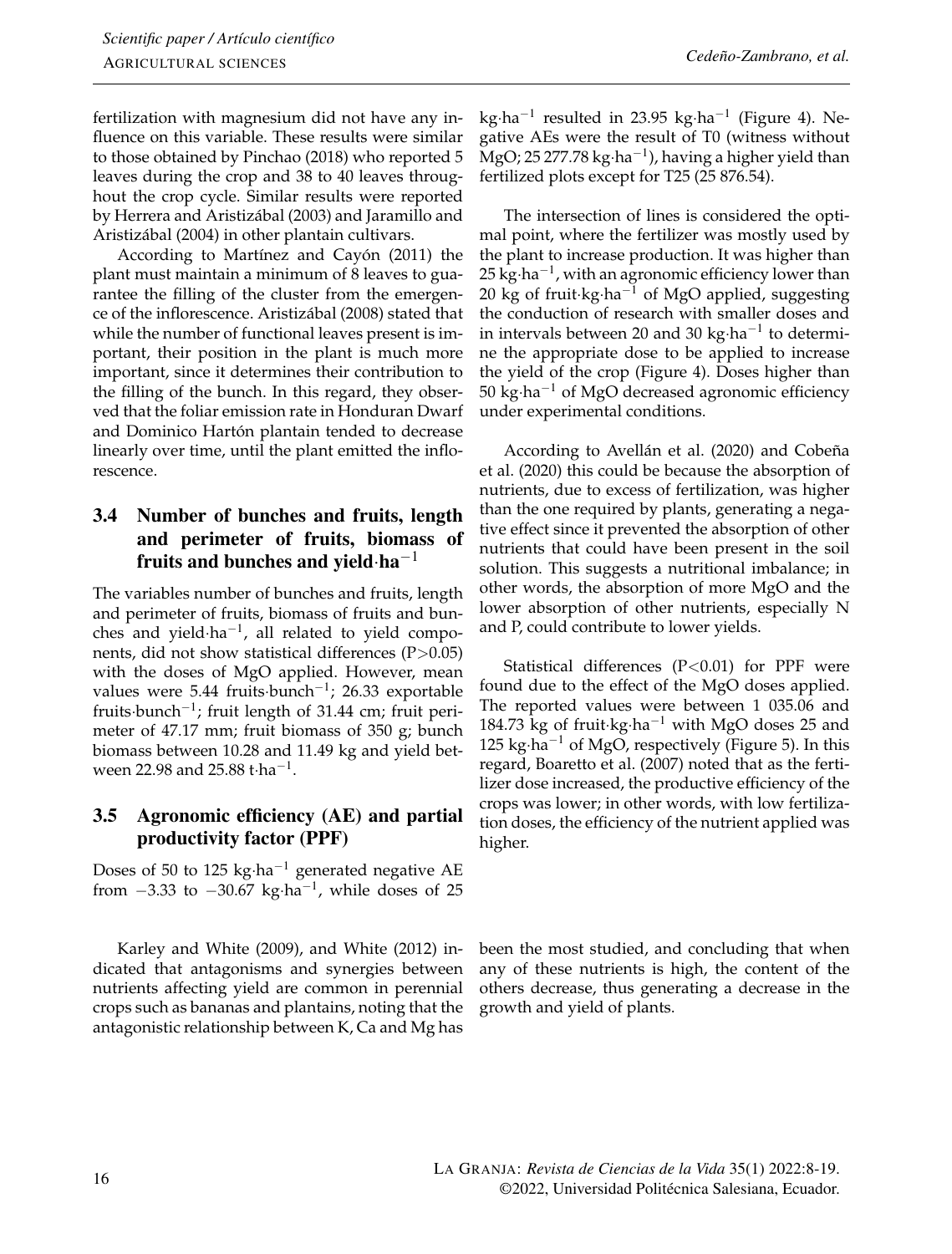

Figure 4. Yield and agronomic efficiency in 'Barraganete' plantain (*Musa* ABB), under different fertilization doses with MgO, in El Carmen, Ecuador.



Figure 5. Partial productivity and agronomic efficiency factors in 'Barraganete' plantain (*Musa* ABB), under different fertilization doses with MgO, in El Carmen, Ecuador.

### 4 Conclusions

Productive variables were not influenced by the applied doses, even though the higher yield, agronomic efficiency and partial production factor were reached with 25 kg·ha−<sup>1</sup> of MgO or close o it, which suggests conducting research with doses close to that value. The dynamics of the morphophysiological variables evaluated over time conform to second polynomial order equations, where the application of MgO generates differences between the doses used in 'Barraganete' plantain. The dose 50 kg·ha−<sup>1</sup> of MgO showed the greatest differences between fertilization treatments with MgO.

## References

- <span id="page-9-0"></span>Álvarez, E., León, S., Sánchez, M., and Cusme, B. (2020). Evaluación socioeconómica de la producción de plátano en la zona norte de la provincia de los ríos. *Journal of Business and Entrepreneurial Studie*, 4(2):86–95. Online: [https://bit.ly/2VXrFZf.](https://bit.ly/2VXrFZf)
- <span id="page-9-2"></span>Aristizábal, M. (2008). Evaluación del crecimiento y desarrollo foliar del plátano hondureño enano (*Musa* AAB) en una región cafetera colombiana. *Agron.*, 16(2):23–30. Online: [https://bit.ly/](https://bit.ly/3sibEsR) [3sibEsR.](https://bit.ly/3sibEsR)

<span id="page-9-1"></span>Avellán, L., Cobeña, N., Estévez, S., Zamora, P., Vi-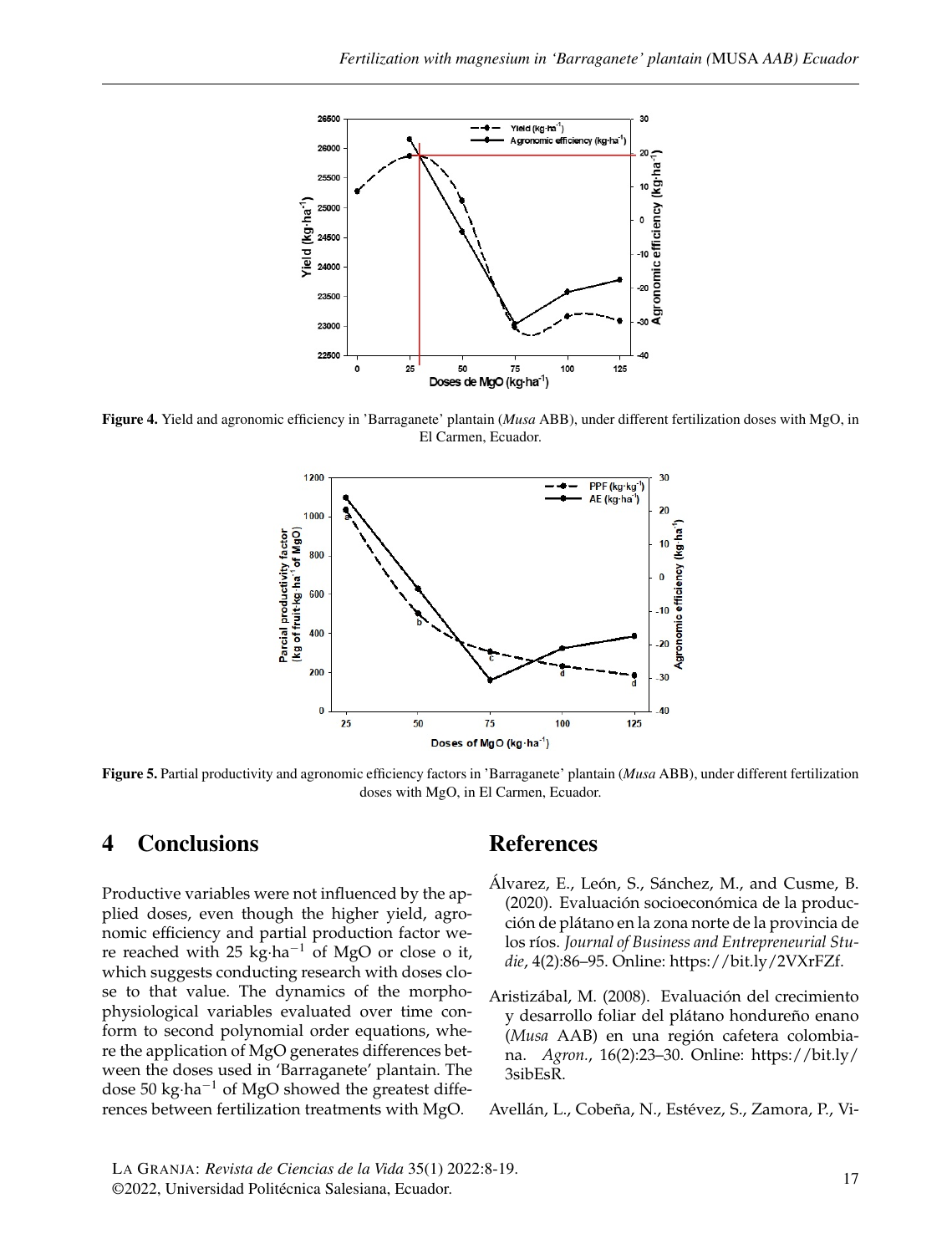vas, J., González, I., and Sánchez, A. (2020). Exportación y eficiencia del uso de fósforo en plátano 'barraganete'(*Musa paradisiaca* l.). *Revista Fitotecnia Mexicana*, 43(1):25–33. Online: [https://](https://bit.ly/2VXopgs) [bit.ly/2VXopgs.](https://bit.ly/2VXopgs)

- <span id="page-10-13"></span>Barrera, J., Combatt, E., and Ramírez, Y. (2011). Efecto de abonos orgánicos sobre el crecimiento y producción del plátano hartón *Musa* AAB. *Revista Colombiana de Ciencias Hortícolas*, 5(2):195–208. Online: [https://bit.ly/3xPmPdu.](https://bit.ly/3xPmPdu)
- <span id="page-10-18"></span>Boaretto, A., Muraoka, T., and Trevelin, P. (2007). Uso eficiente del nitrógeno de los fertilizantes convencionales. *Informaciones Agronómicas*, 120:13–14. Online: [https://bit.ly/2XurVzD.](https://bit.ly/2XurVzD)
- <span id="page-10-10"></span>Bruulsema, T., Witt, C., García, F., Li, S., Rao, T., Chen, F., and Ivanova, S. (2011). A global framework for fertilizer bmps. *Icon.*, 92:13–15. Online: [https://bit.ly/3m6wlHi.](https://bit.ly/3m6wlHi)
- <span id="page-10-12"></span>Cakmak, I. and Yazici, A. (2010). Magnesio: El elemento olvidado en la producción de cultivos. *Informaciones Agronómicas-IPNI*, 94(2):23–25. Online: [https://bit.ly/3g62lY6.](https://bit.ly/3g62lY6)
- <span id="page-10-11"></span>Cayón, G., Valencia, J., Morales, H., and Domínguez, A. (2004). Desarrollo y producción del plátano dominico-hartón (*Musa* aab simmonds) en diferentes densidades y arreglos de siembra. *Agronomía Colombiana*, 22(1):18–22. Online: [https:](https://bit.ly/3CPANjC) [//bit.ly/3CPANjC.](https://bit.ly/3CPANjC)
- <span id="page-10-1"></span>CEDRSSA (2019). *Reporte. La producción y el comercio del plátano*. Palacio Legislativo de San Lázaro. Consulta: 12 diciembre 2019. Online: [https:](https://bit.ly/3CMXmoV) [//bit.ly/3CMXmoV.](https://bit.ly/3CMXmoV)
- <span id="page-10-14"></span>Chen, Z., Peng, W., Li, J., and Liao, H. (2018). Functional dissection and transport mechanism of magnesium in plants. *Seminars in Cell & Developmental Biology*, 74:142–152. Online: [https://bit.](https://bit.ly/3tEIvJc) [ly/3tEIvJc.](https://bit.ly/3tEIvJc)
- <span id="page-10-8"></span>Climate-data.org (2019). Datos climáticos. Consulta: febrero 2019. Online: [https://bit.ly/37ZnIWN.](https://bit.ly/37ZnIWN)
- <span id="page-10-3"></span>Cobeña, N., Espinosa, J., Avellán, L., Cedeñ, J., Vaca, D., Chica, D., Rodríguez, B., Zambrano, R., Sánchez, A., and López, F. (2020). *Nutrición vegetal. Exportación y eficiencia del uso de nutrientes en plátano.* Ciencias. Editorial Área de Innovación y Desarrollo, S.L.
- <span id="page-10-9"></span>Dobermann, A. (2007). *Fertiliser best management practices*, chapter Nutrient use efficiency. Measurement and management, page 9. IFA International Workshop.
- <span id="page-10-0"></span>FAOSTAT (2018). *Food and Agriculture Data*. Organización de las Naciones Unidas para la Alimentación y la Agricultura. Online: [https://bit.](https://bit.ly/3905On5) [ly/3905On5.](https://bit.ly/3905On5)
- <span id="page-10-6"></span>Gransee, A. and Führs, H. (2013). Magnesium mobility in soils as a challenge for soil and plant analysis, magnesium fertilization and root uptake under adverse growth conditions. *Plant and Soil*, 368(1):5–21. Online: [https://bit.ly/3AEBCcQ.](https://bit.ly/3AEBCcQ)
- <span id="page-10-5"></span>Grzebisz, W. (2011). Magnesium-food and human health. *Journal of Elementology*, 16(2):299–323. Online: [https://bit.ly/3A8h8JV.](https://bit.ly/3A8h8JV)
- <span id="page-10-7"></span>Guo, W., Nazim, H., Liang, Z., and Yang, D. (2016). Magnesium deficiency in plants: An urgent realistic problem. *The Crop Journal*, 4(2):83–91. Online: [https://bit.ly/37R0wtn.](https://bit.ly/37R0wtn)
- <span id="page-10-15"></span>He, H., Jin, X., Ma, H., Deng, Y., Huang, J., and Yin, L. (2020). Changes of plant biomass partitioning, tissue nutrients and carbohydrates status in magnesium-deficient banana seedlings and remedy potential by foliar application of magnesium. *Scientia Horticulturae*, 268:109377. Online: [https://bit.ly/3skQ8Uv.](https://bit.ly/3skQ8Uv)
- <span id="page-10-4"></span>Hermans, C., Conn, S., Chen, J., Xiao, Q., and Verbruggen, N. (2013). An update on magnesium homeostasis mechanisms in plants. *Metallomics*, 5(9):1170–1183. Online: [https://bit.ly/3z1I90M.](https://bit.ly/3z1I90M)
- <span id="page-10-16"></span>Herrera, J. and Aristizábal, L. (2003). Dinámica del crecimiento y desarrollo foliar en híbridos y cultivariedades de plátano. *Boletín Fitotecnia*, (76):1–2. Online: [https://bit.ly/3yR8mz5.](https://bit.ly/3yR8mz5)
- <span id="page-10-2"></span>INEC (2020). Encuesta de superficie y producción agropecuaria continua (espac) 2019. Online: [https://bit.ly/3g0L3f1.](https://bit.ly/3g0L3f1)
- <span id="page-10-17"></span>Jaramillo, G. and Aristizábal, L. (2004). Análisis del crecimiento en plátano dominico hartón. *Boletín FITOTECNIA*, (94):2.
- <span id="page-10-19"></span>Karley, A. and White, P. (2009). Moving cationic minerals to edible tissues: potassium, magnesium, calcium. *Current Opinion in Plant Biology*, 12(3):291–298. Online: [https://bit.ly/2XvEhrh.](https://bit.ly/2XvEhrh)